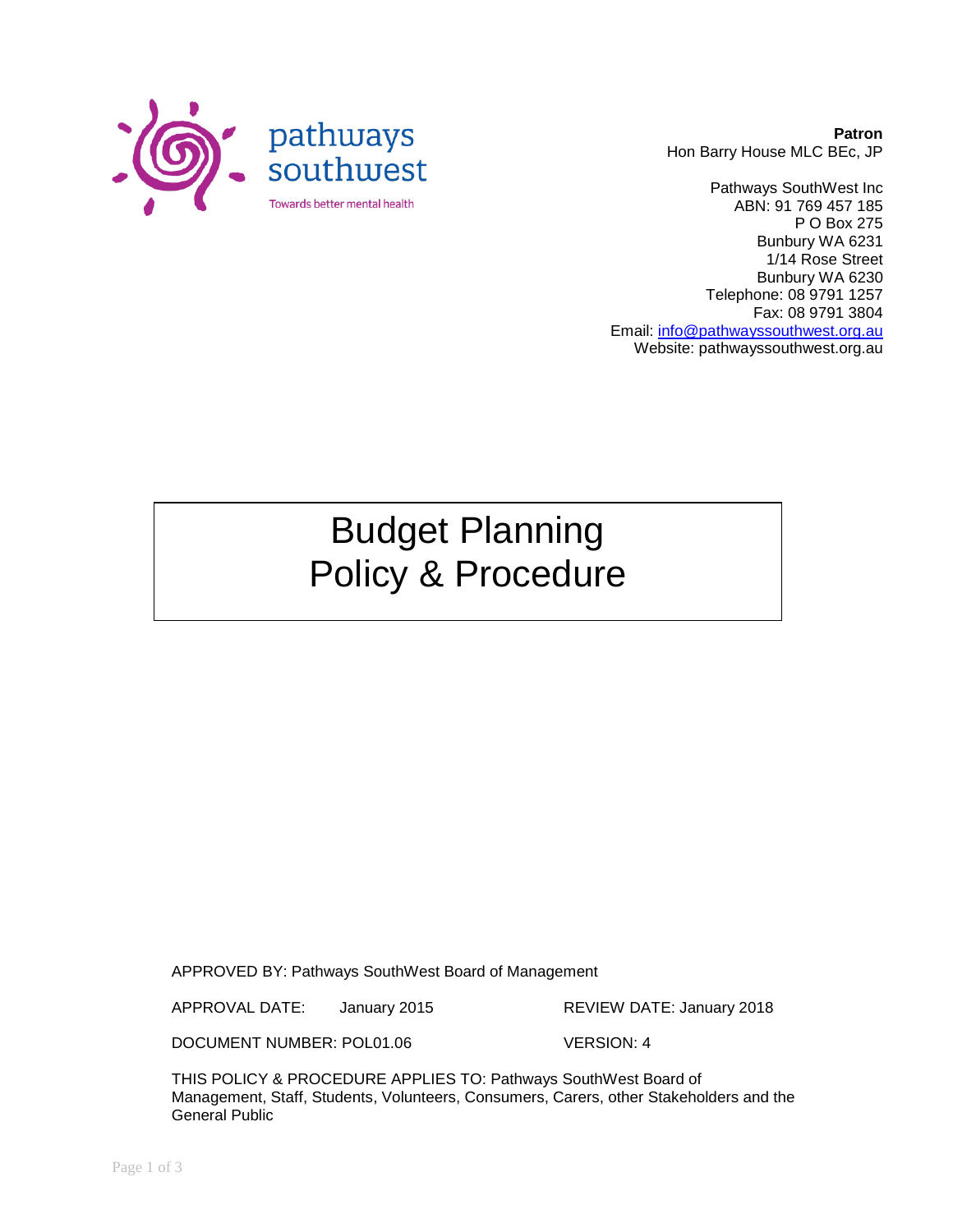# **Budget Planning Policy and Procedure**

### **Policy**

This policy is designed to set out the process for compiling, monitoring and reviewing Pathways annual budget.

The Board of Management (BOM) of Pathways SouthWest Inc (Pathways) is responsible for overseeing and ratifying the budget of the organisation and for ensuring that the organisation operates within a responsible, sustainable financial framework.

Pathways receives funding through the Mental Health Commission, Department of Social Servcices, rental income from CDHP housing and other miscellaneous sources.

The BOM of Pathways conducts a budget process each year as part of its annual planning.

The BOM of Pathways conducts a budget planning process each year as part of its annual strategic planning process.

The organisation operates under a budget that must be flexible in responding to unforeseen events, including possible reductions in cash flow. The annual operating budget must therefore be regularly monitored and reviewed.

It is the responsibility of the Chief Executive Officer and the Business Manager to prepare all budgets and the Treasurer to review budgets, before presenting to the BOM.

#### **Procedure**

#### **Preparation of the Budget**

- 1. The draft budget must be prepared no later than the end of April each year, the Chief Executive Officer, Business Manager and Treasurer will start preparing the budget estimates as part of the Strategic Plan for the financial year. The process includes:
	- considering operational costs;
	- setting payroll costs; and
	- estimating income.